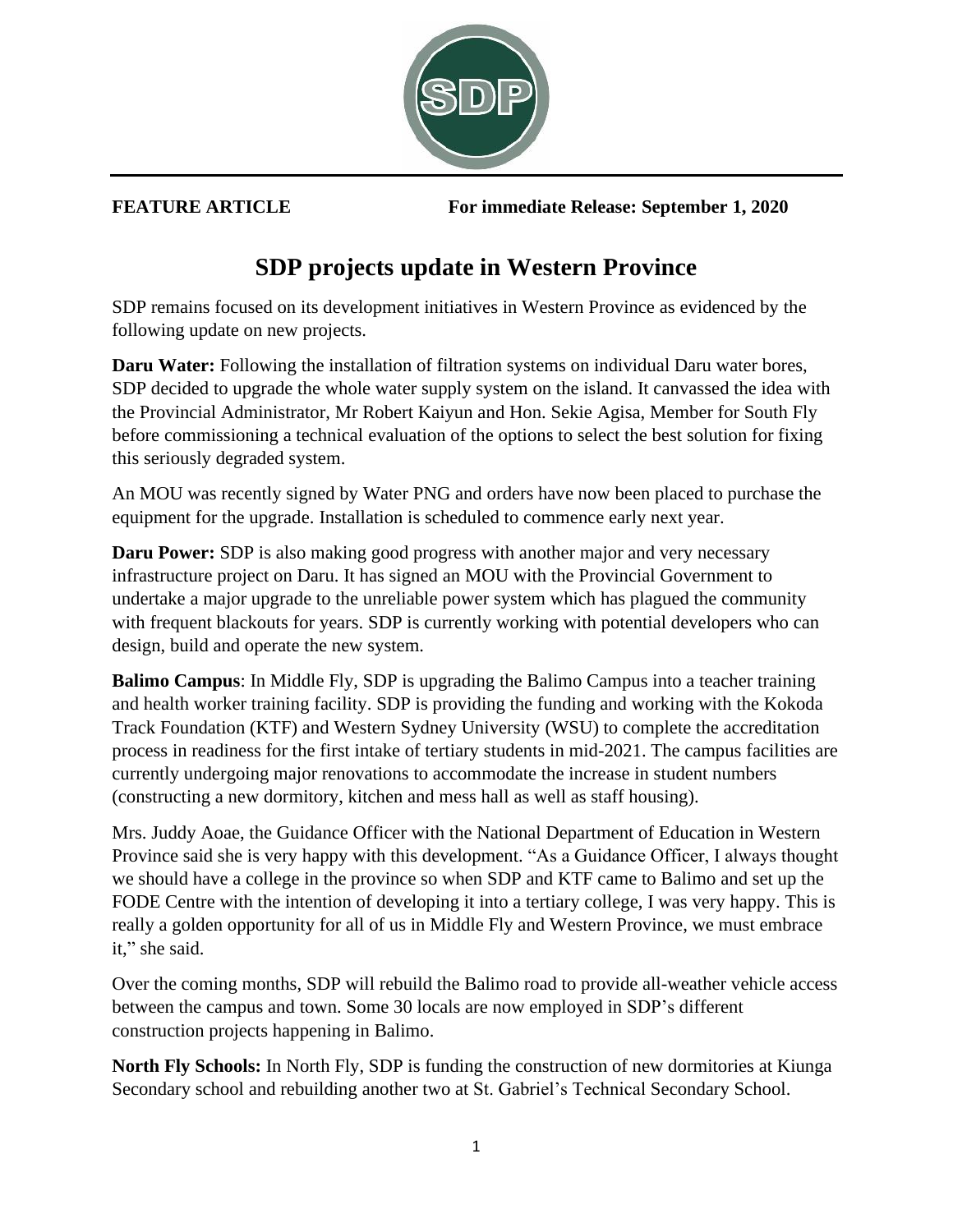St. Gabriel's principal, Br. Johnson Chacko said: "This is a timely help to the school. Most of our students come from remote villages so having additional boarding facilities will ease their burden of regular travel or having to arrange other accommodation in the township."

St. Gabriel's has an enrolment of 635 students from grades 9 to 12, including 200 boarders. With the new dormitories, the school will be able to accommodate another 200 students.

SDP is also sponsoring St. Gabriel's and Awaba Secondary School's move towards e-learning. Last month, SDP delivered 400 tablets to St. Gabriel's and another 100 tablets will be delivered to Awaba Secondary School this month.



*St. Gabriel's students unpacking and checking the tablets for the e-learning trial at their school.*

**Aerial Health Patrols:** The AHP has visited 10 remote rural communities over the past 8 weeks to deliver primary health care. The children in Kapal village, South Fly gathered around as soon as the plane doors opened and enthusiastically helped bring supplies to the health centre.



*A young boy in Kapal using the tippy tap to wash his hands.*